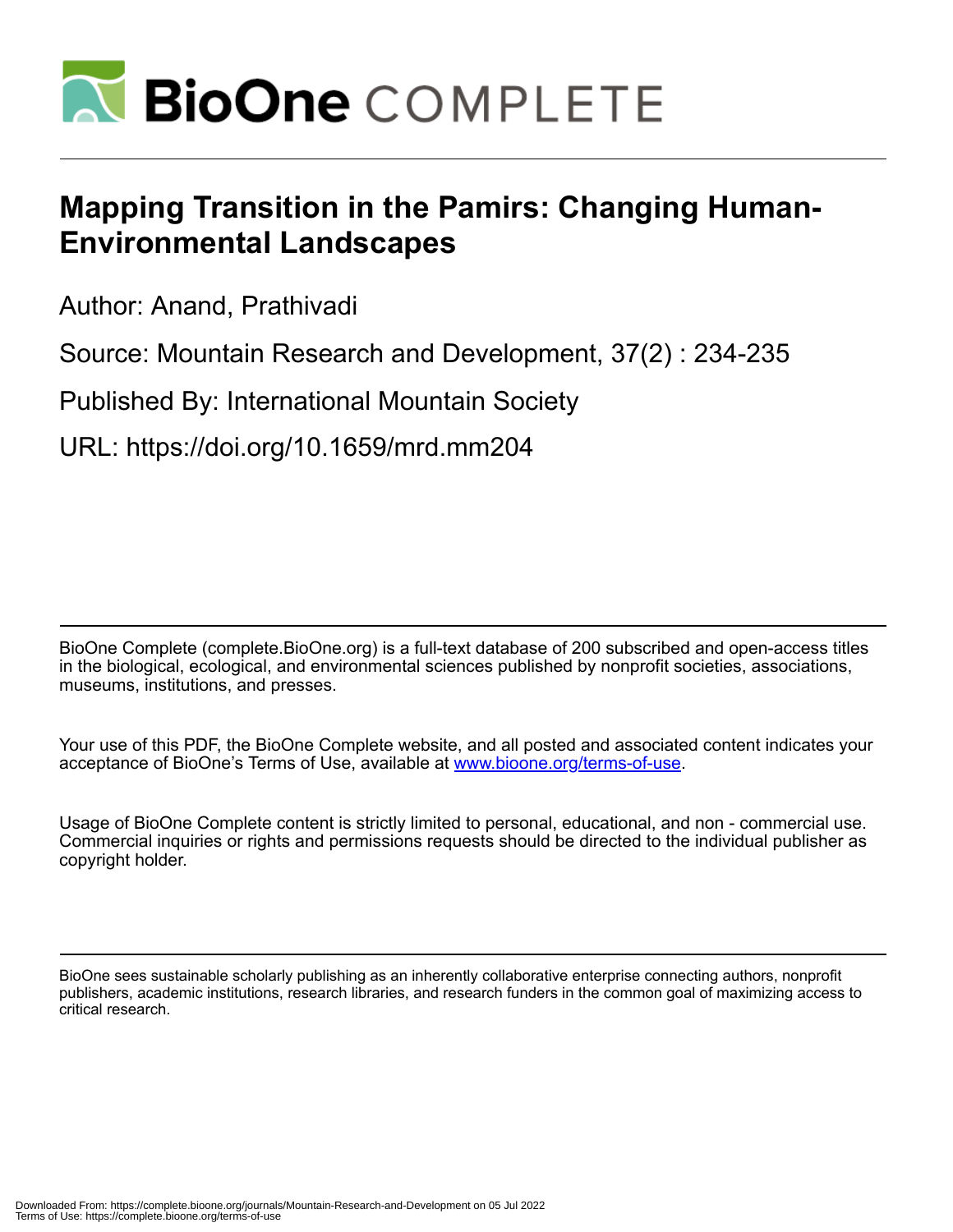## Mountain Research and Development (MRD)

An international, peer-reviewed open access journal published by the International Mountain Society (IMS) www.mrd-journal.org

## Mapping Transition in the Pamirs: Changing Human-Environmental Landscapes

Edited by Hermann Kreutzmann and Teiji Watanabe. Cham, Switzerland: Springer, 2016.  $xv + 274$  pp. US\$ 129.00. ISBN 978-3-319-23197-6.

Anyone familiar with the societies of the Pamirs knows that this fragile ecology is presently going through a great transition. Until recently, the remote and landlocked Pamirs had been a victim of the ''tyranny of geography,'' whereas today, changing economies and gentle waves of globalization are slowly but surely touching the region. This book looks at the resulting transition and offers metaphorical snapshots of moments in the present, capturing different dimensions of human-environmental interactions and the possibilities, as well as challenges, for sustainability in this complex landscape. The contributors come from different disciplines and include both academics and residents of the region. They address different aspects of vulnerability from both natural and human resource perspectives.

The first two chapters, by Kreutzmann, introduce the geography and landscape of the Pamirs (and also the book) to the reader (chapter 1) and give an overview of the plurality of perspectives and interpretations (Pamir or Pamirs) (chapter 2). Of the remaining 15 chapters, 2 focus on vegetation, 1 on geomorphic features, 1 on water, and 4 on the changing nature and dynamics of pastoralism and pastures in the region. One chapter focuses on the history of Badakhshan in Tajikistan, and several others deal with the political context of human–nature interactions.

The chapter on water by Hagg and Mayer begins with a description of the region's glaciers and peculiar hydrology: while most of the discharge of the Amu Darya river

(formed by the Panj and Vakhsh rivers coming together) derives from the humid parts of Tajikistan and Afghanistan, it is largely consumed in the arid regions of Turkmenistan and Uzbekistan. A climate change– induced rise in temperature of 1.8–  $2.9^{\circ}$ C will lead to significant reduction in the glaciers. The projections of various runoff scenarios suggest that flow patterns could change significantly, with earlier peak flows and reduced July/ August flows, resulting in considerable impacts on water supplies and agriculture across the entire region.

The 4 chapters on pastoralism bring out the fragility and complexity of both the pastures and the historical and institutional arrangements affecting their management. Dörre highlights how recently imposed international borders interfere with centuries-old traditions of pastoralism and movement in the region, and how the concept of national independence is making pastoralists ever more ''dependent'' because the ''othering'' strategies of modernity and nationalism do not recognize the rights of nonnationals and can lead to pasture-related conflicts, especially in the Fergana region. Liu and Watanabe focus on seasonality of pasture use and vegetation cover changes in the Alai Valley, covering around 8,000 square kilometers in southern Kyrgyzstan. They use interviews as well as satellite data to class the pastures into spring and autumn, summer, and all-season pastures. Based on vegetation density estimated from satellite images and using the grazing model of Howard and Higgins, they conclude that vegetation cover has generally increased, probably because of a significant decline in livestock numbers. They note that summer use of pastures has a negative impact on vegetation sustainability and conclude that ''to understand the sustainability of vegetation in the region, future research should focus

on the relationship between biomass production and pasture use seasonality" (p 125).

The chapter by Shirasaka, Song, and Watanabe focuses on the migration of livestock in the Eastern Alai Valley. They note that, in the eastern parts of the valley, where higher reaches lack vegetation, vertical grazing is practiced mainly by outsiders who bring goats and sheep, whereas in-valley residents of the flat part of the valley do not practice vertical grazing. However, in the western valley, where there are significant altitudinal differences between higher summer pastures and lower pastures, vertical grazing is practiced by in-valley residents as well. The recently established jailoo committees are not able to deal with issues of unequal pasture use and access arising in the eastern valley. In the next chapter, Watanabe and Shirasaka explore the kezüü or novad system of cooperation among herders who keep small numbers of sheep and goats. The system's reciprocal arrangements and rules enable them to share their limited labor resources. Together, these chapters on pastures and their management bring out important aspects of pressures on pastures, decisions on herd composition and size, and the effectiveness of local institutions and rule making.

A number of chapters give us an insight into the emerging political economy of human settlements in this region. One considers warlords and extraction possibilities in Afghanistan, another the political ecology in Gilgit-Baltistan, Pakistan; further chapters critically examine the nature of development assistance and aid, including the role of external support in influencing local agency. The concluding chapter by Watanabe notes various concerns and the need to continue studying pastoralism and its sustainability in the Pamirs.

Climate change and globalization together have set in motion a complex set of forces that are having